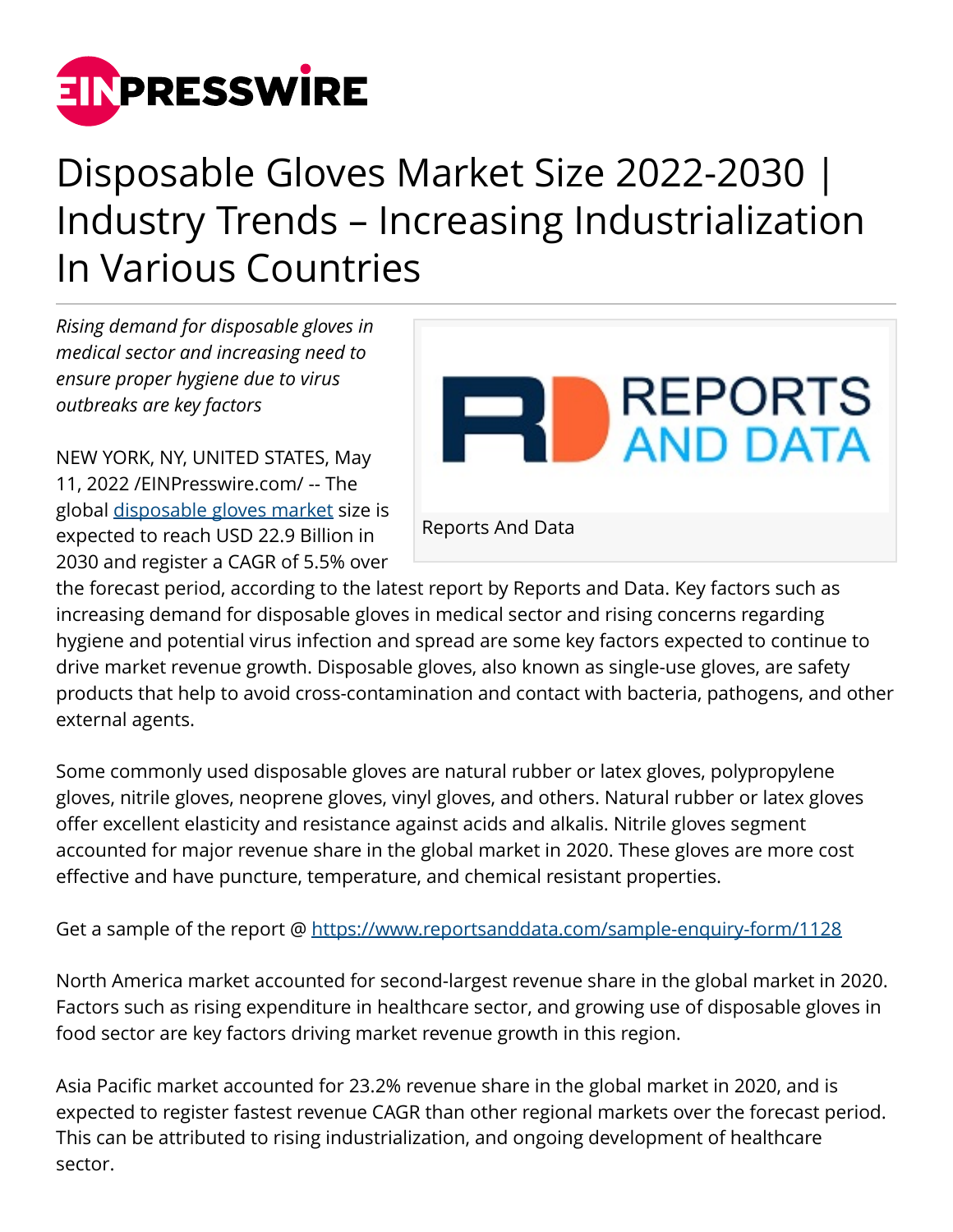Europe market accounted for a significantly large revenue share in 2020, and is expected to continue with its dominance over the forecast period. Increasing adoption of disposable gloves in construction sector is one of the key factors driving market revenue growth in the region.

## Market Dynamics:

The pharma and healthcare sector has significantly advanced in the recent years and is expected to register steady revenue growth over the forecast period owing to rapid innovations in medical technology, increasing investments, rising healthcare expenditure and high adoption of advanced products and systems. Factors such as rising prevalence of chronic diseases such as diabetes, cancer, cardiovascular diseases, and neurological disorders across the globe, rising cases of coronavirus, improving healthcare infrastructure and research facilities, and increasing adoption of remote patient monitoring services and home care settings are expected to fuel global market revenue growth over the forecast period. In addition, increasing number of hospitals and ambulatory care centers worldwide, high demand for personalized medicine, increasing investments in drug discovery and growing investments by public and private sectors are expected to drive global market growth in the coming years.

Leading companies operating in the market are:

Ansell Ltd., Top Glove Corporation Bhd, Hartalega Holdings Berhad, Supermax Corporation Berhad, Kossan Rubber Industries Bhd, Ammex Corp., Kimberly-Clark Corp., Sempermed USA, Inc., MCR Safety, and Cardinal Health.

## Competitive Landscape:

The report also focuses on details of each market player including its global position, financial standing, revenue generation, company overview, product & service portfolio. The Disposable Gloves market is extremely competitive and consists of several key players at regional and global level. Key players are focused on adopting various strategies such as new product launches, mergers and acquisitions, investments in R&D, partnerships, joint ventures and collaborations to strengthen their market position and enhance product portfolio.

Download Summary @ <https://www.reportsanddata.com/download-summary-form/1128>

The report also offers detailed insights about market segmentation based on type, application and regional bifurcation:

Disposable Gloves Market Segmentation:

Product Outlook (Revenue, USD Billion; 2019-2030)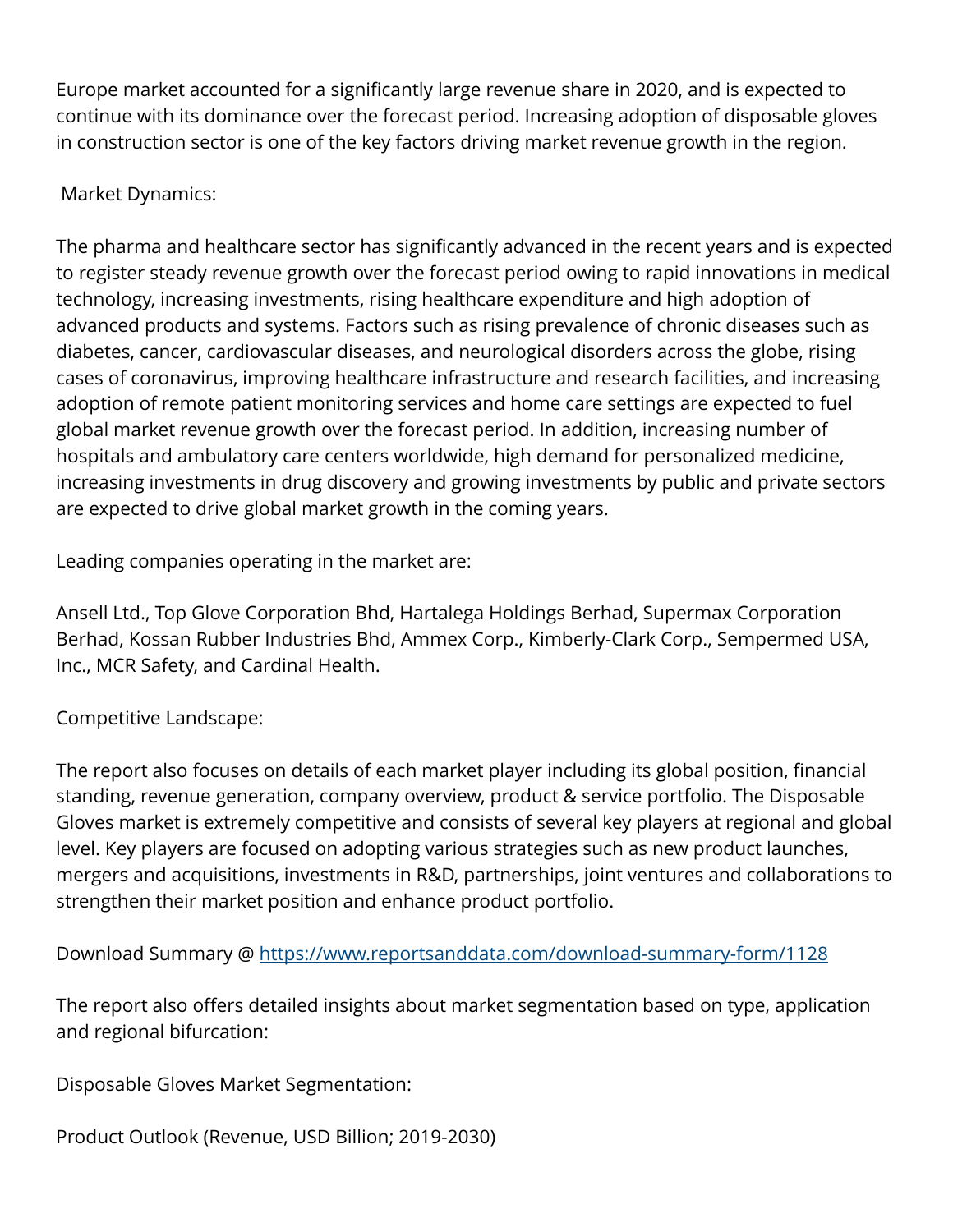Powdered Powder-Free

Material Outlook (Revenue, USD Billion; 2019-2030)

| Natural Rubber |
|----------------|
| Polypropylene  |
| Nitrile        |
| Neoprene       |
| Vinyl          |
| Others         |

End-Use Outlook (Revenue, USD Billion; 2019-2030)

Medical & Healthcare Non-Medical

Regional Outlook:

North America Europe Asia Pacific Latin America Middle East & Africa

Request a customization of the report @ [https://www.reportsanddata.com/request](https://www.reportsanddata.com/request-customization-form/1128)[customization-form/1128](https://www.reportsanddata.com/request-customization-form/1128)

Thank you for reading the report. Kindly note that we also offer customized reports according to the client requirement. Contact us to know more about the customization feature and our team will provide you with the best customized report.

About Reports and Data

Reports and Data is a market research and consulting company that provides syndicated research reports, customized research reports, and consulting services. Our solutions purely focus on your purpose to locate, target, and analyze consumer behavior shifts across demographics, across industries, and help clients to make smarter business decisions. We offer market intelligence studies ensuring relevant and fact-based research across multiple industries, including Healthcare, Touch Points, Chemicals, Products, and Energy. We consistently update our research offerings to ensure our clients are aware of the latest trends existent in the market. Reports and Data has a strong base of experienced analysts from varied areas of expertise. Our industry experience and ability to develop a concrete solution to any research problems provides